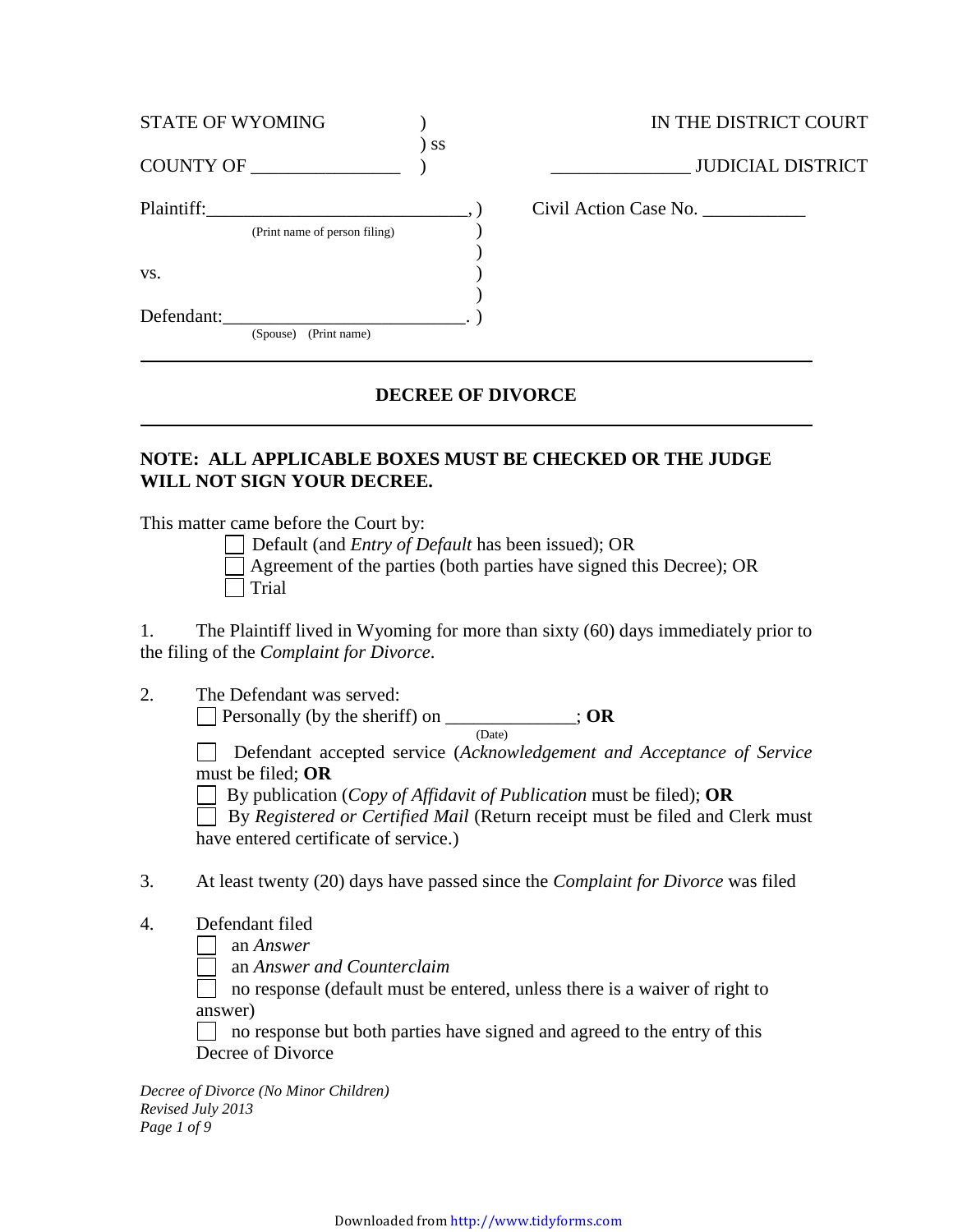| 5.  | The parties were married to each other on the _____ day of __________, ___<br>(month)<br>(year)                                                                                                                                                                                                                                                                                   |
|-----|-----------------------------------------------------------------------------------------------------------------------------------------------------------------------------------------------------------------------------------------------------------------------------------------------------------------------------------------------------------------------------------|
| in  |                                                                                                                                                                                                                                                                                                                                                                                   |
|     | (City, County and State)                                                                                                                                                                                                                                                                                                                                                          |
| 6.  | The parties have irreconcilable differences constituting grounds for divorce.                                                                                                                                                                                                                                                                                                     |
| 7.  | The parties have no natural or adoptive minor children.                                                                                                                                                                                                                                                                                                                           |
| 8.  | To the best of the parties' knowledge,<br>Wife is not pregnant, OR<br>Wife is pregnant (If pregnant, consult an attorney. Your divorce may not<br>be able to be final until after the baby is born) and<br>The baby is due on or about ____________ (date), (and, check one space<br>below):<br>The Plaintiff and Defendant are the biological parents of the child,<br><b>OR</b> |
|     | Plaintiff is not the biological parent of the child, OR<br>Defendant is not the biological parent of the child.                                                                                                                                                                                                                                                                   |
| 9.  | The parties<br>acquired property and debts during the marriage and the division set forth<br>below in this Decree is just and equitable; OR<br>did not acquire any property or debts during the marriage.                                                                                                                                                                         |
| 10. | The Court should order that<br>No party is entitled to alimony/spousal support; OR<br>The Wife shall pay to the Husband reasonable alimony; OR<br>The Husband shall pay to the Wife reasonable alimony.                                                                                                                                                                           |
| 11. | The Wife<br>does not desire to have her former name restored; OR<br>her former name restored to:<br>(list first, middle, and last name desired)                                                                                                                                                                                                                                   |

## **IT IS THEREFORE ORDERED:**

1. That  $\Box$  Plaintiff or  $\Box$  Defendant is awarded a Decree of Divorce and that the bonds of matrimony existing between the parties are dissolved.

# 2. **DIVISION OF PROPERTY:**

The parties' property shall be equitably divided as follows:

*Decree of Divorce (No Minor Children) Revised July 2013 Page 2 of 9*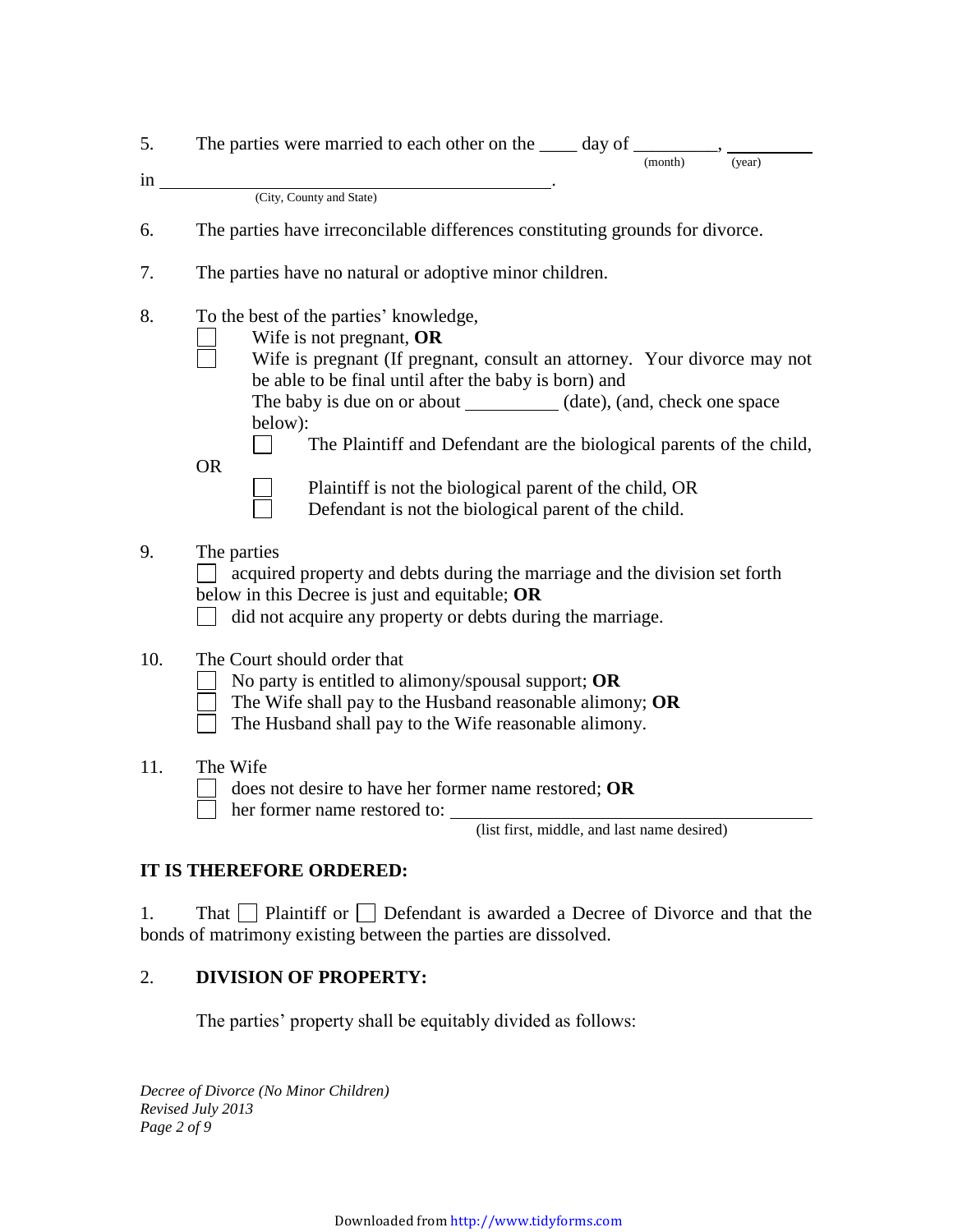### **Wife's Property:**

2.A.1. The Wife shall have as her sole and separate property, free and clear of any and all claims thereto by the Husband, but subject to any indebtedness thereon, the following:

 $\Box$  All personal property held in her name or in her possession, except as otherwise specifically set forth in this Decree.

 All bank accounts, investment accounts and retirement accounts held in her sole name, if any, except as otherwise specifically set forth in this Decree.

The following motor vehicle(s) (list year, make, model and VIN):

 $\Box$  Husband has OR  $\Box$  does not have a retirement account.

Notice: A qualified domestic relations order (QDRO) or similar order may be required in order for retirement accounts to be divided. It is highly recommended that you get an attorney to draft such an order. This Court retains jurisdiction to enter, correct, or modify such orders in order to effectuate the terms of this Decree.

Specify the following for each retirement account:

Account Number and Plan Administrator: \_\_\_\_\_\_\_\_\_\_\_\_\_\_\_\_\_\_



above information. To divide certain qualified retirement accounts, you may need a QRDO (see above).

#### **Husband's Property:**

2.A.2. The Husband shall have as his sole and separate property, free and clear of any and all claims thereto by the Wife, but subject to any indebtedness thereon, the following:

All personal property held in his name or in his possession, except as otherwise specifically set forth in this Decree.

*Decree of Divorce (No Minor Children) Revised July 2013 Page 3 of 9*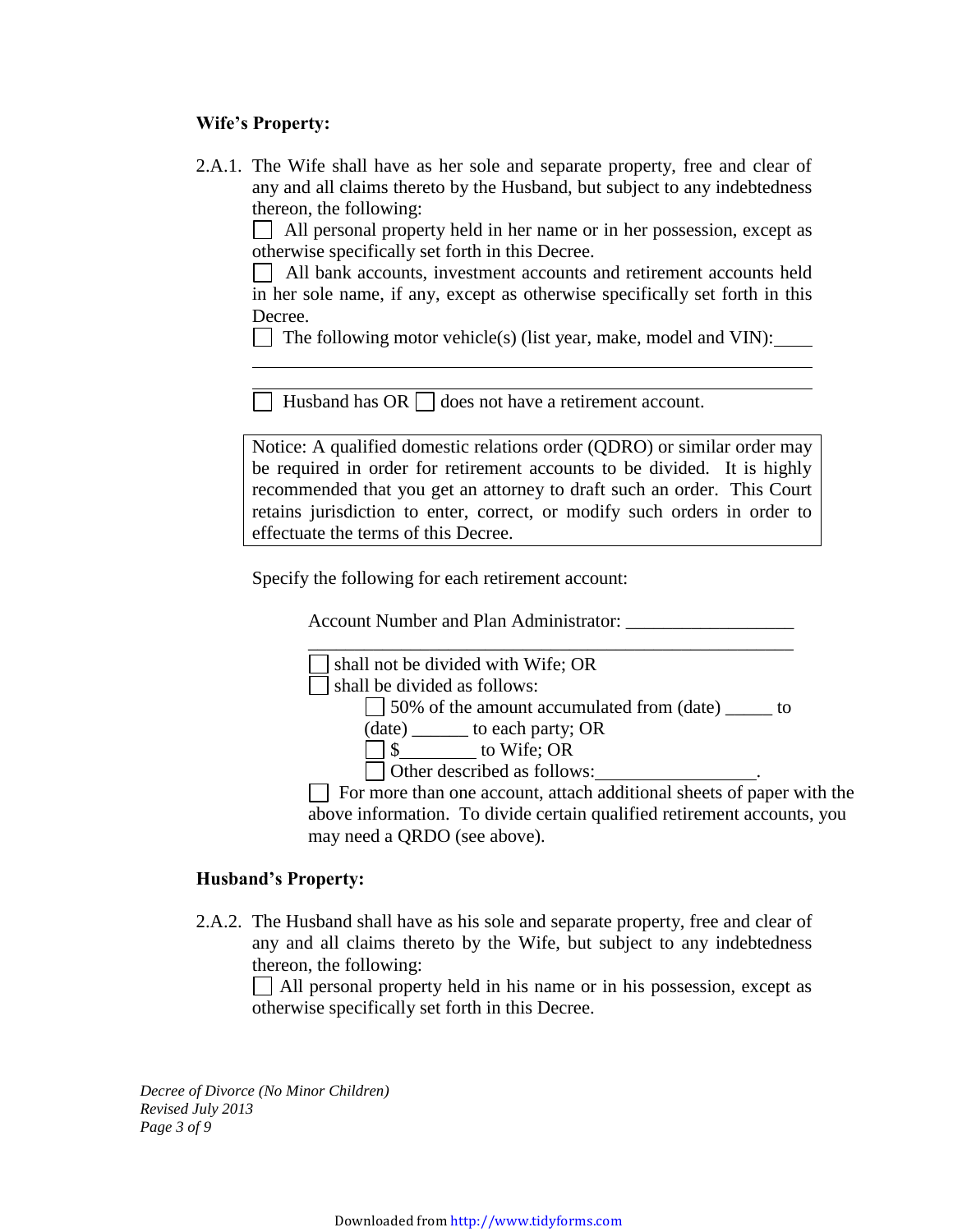|         | All bank accounts, investment accounts and retirement accounts held          |
|---------|------------------------------------------------------------------------------|
|         | in his sole name, if any, except as otherwise specifically set forth in this |
| Decree. |                                                                              |

 $\Box$  The following motor vehicle(s) (list year, make, model and VIN):

 $\Box$  Wife has OR  $\Box$  does not have a retirement account.

Notice: A qualified domestic relations order (QDRO) or similar order may be required in order for retirement accounts to be divided. It is highly recommended that you get an attorney to draft such an order. This Court retains jurisdiction to enter, correct, or modify such orders in order to effectuate the terms of this Decree.

Specify the following for each retirement account:

Account Number and Plan Administrator:



### **Other Property:**

2.A.3. The parties have no other property which requires division; **OR** The parties have the following property, which shall be awarded as follows:

*List all possessions valued at \$100.00 or more. For any bank accounts, identify by using the last 4 digits of the account number.*

| DESCRIPTION OF PROPERTY | <b>AWARDED TO:</b> |                |
|-------------------------|--------------------|----------------|
| . .                     | <b>WIFE</b>        | <b>HUSBAND</b> |
|                         | <b>WIFE</b>        | <b>HUSBAND</b> |
|                         | <b>WIFE</b>        | <b>HUSBAND</b> |
|                         | <b>WIFE</b>        | <b>HUSBAND</b> |
| J.                      | <b>WIFE</b>        | <b>HUSBAND</b> |
| O.                      | <b>WIFE</b>        | <b>HUSBAND</b> |

*Decree of Divorce (No Minor Children) Revised July 2013 Page 4 of 9*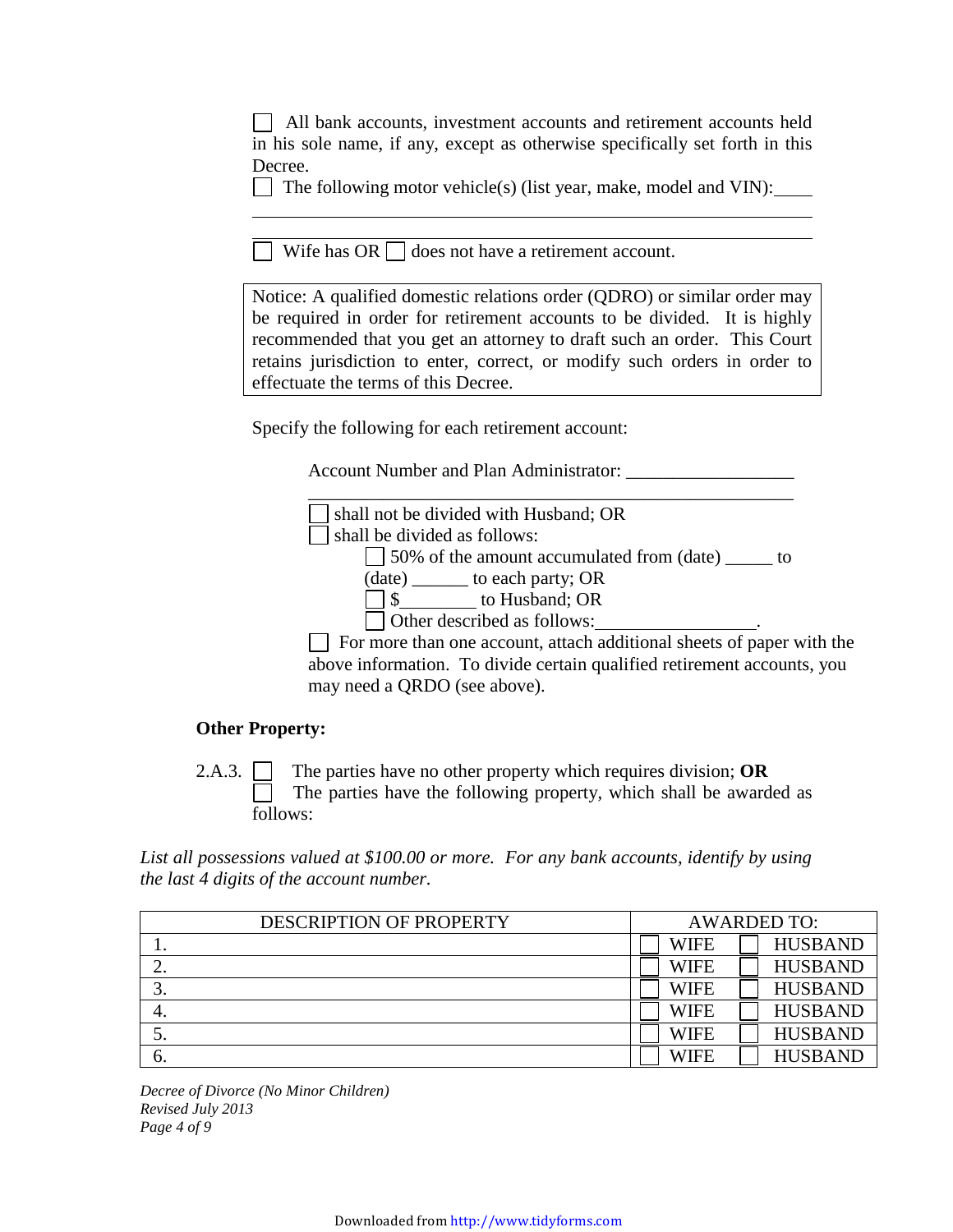| ⇁<br>7. | <b>WIFE</b> | <b>HUSBAND</b> |
|---------|-------------|----------------|
| 8.      | <b>WIFE</b> | <b>HUSBAND</b> |
| 9.      | <b>WIFE</b> | <b>HUSBAND</b> |
| 10.     | <b>WIFE</b> | <b>HUSBAND</b> |
| 11.     | <b>WIFE</b> | <b>HUSBAND</b> |
| 12.     | <b>WIFE</b> | <b>HUSBAND</b> |
| 13.     | <b>WIFE</b> | <b>HUSBAND</b> |
| 14.     | <b>WIFE</b> | <b>HUSBAND</b> |
| 15.     | <b>WIFE</b> | <b>HUSBAND</b> |
|         |             |                |

Additional sheets of paper are attached if needed

#### **Real Property:**

2.A.4. The parties do not own any real property (i.e. house or land); **OR** The real property shall be divided as follows:

**Option 1:** Wife or Husband shall occupy the real property until sold. The property shall be listed with a real estate agency for sale no later than (date). Upon the sale, the net equity or loss from the sale shall be divided as follows:

% to Wife % to Husband

Until the property is sold, the mortgage (including taxes and insurance) shall be paid by  $\Box$  Wife or  $\Box$  Husband and the utilities shall be paid by  $\Box$  Wife or  $\Box$ Husband; **OR**

Other:

; **OR**

**Option 2:**  $\Box$  Wife or  $\Box$  Husband shall own the real property. The party receiving the real property shall pay to the other the sum of \$\_\_\_\_\_\_\_\_\_\_\_\_ for his/her share of equity in the property. If applicable, the party receiving the property shall use his/her best efforts to refinance the debt on the property and remove the other party's name from any liability for the debt no later than

(Date)

\_\_\_\_\_\_\_\_\_\_\_\_\_.

Once the payment has been made and the other party's name has been removed from the debt, if applicable, then the other party shall convey by appropriate deed his/her interest in the property.

If a joint debt encumbering the real property is not refinanced no later than \_\_\_\_\_\_\_\_\_\_, the property shall be listed with a real estate agent and sold for no (Date)

less than the appraised value; **OR**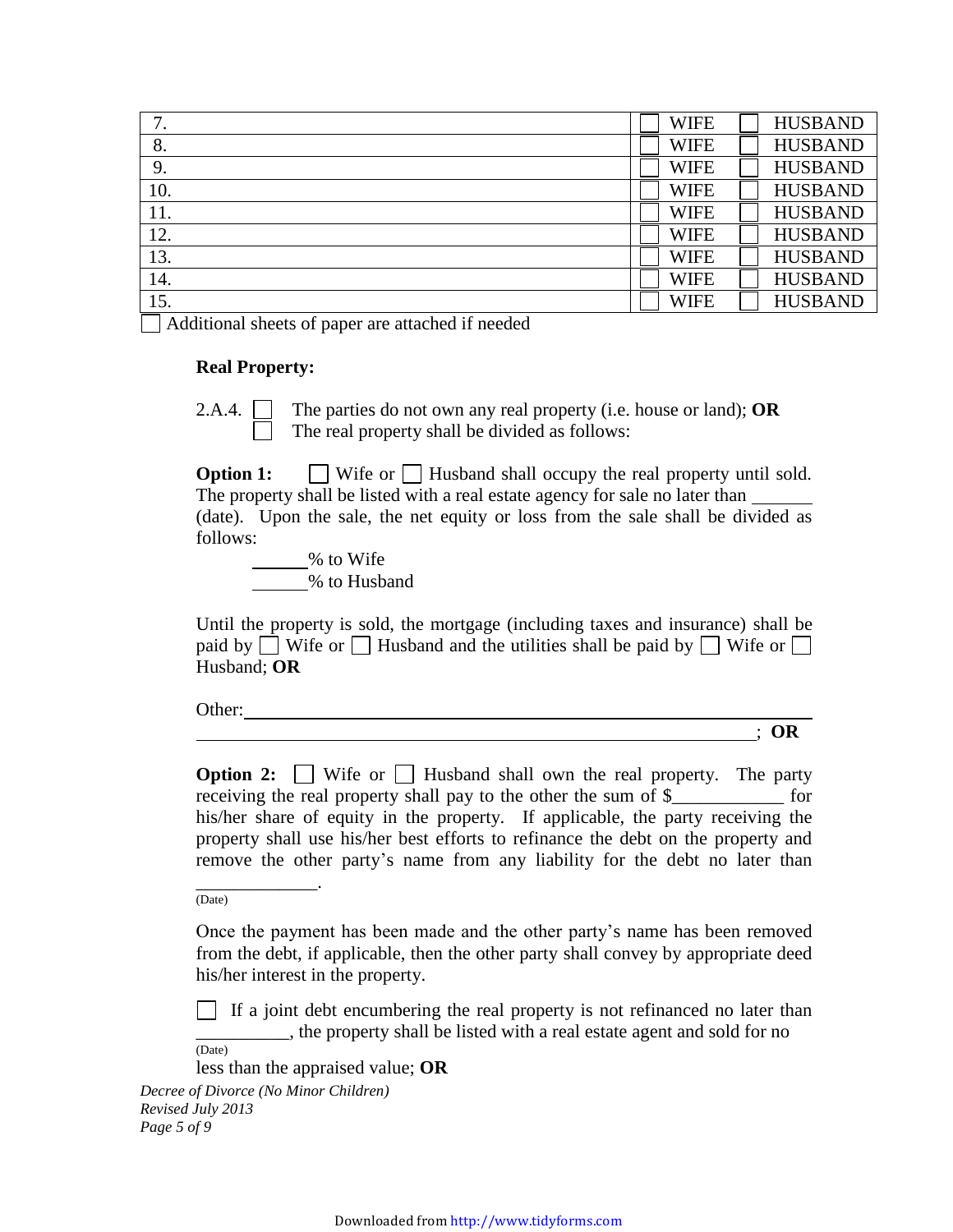| <b>Option 3:</b> $\Box$ Other: |  |  |
|--------------------------------|--|--|
|                                |  |  |
|                                |  |  |
|                                |  |  |
|                                |  |  |

## 3. **DIVISION OF DEBTS:**

NOTICE: This decree does not necessarily affect the ability of a creditor to proceed against a party or a party's property, even though the party is not responsible under the terms of the decree for an account, any debt associated with an account or any debt.

Each party shall pay the debts they have accumulated since the parties' separation. The parties shall pay the following debts acquired prior to the separation:

| Type of Debt | Name of Creditor and | Amount owed | Will Be Paid By:              |
|--------------|----------------------|-------------|-------------------------------|
|              | Last 4 Digits of     |             | Wife/Husband                  |
|              | Account No.          |             |                               |
|              |                      |             | <b>HUSBAND</b><br><b>WIFE</b> |
| 2.           |                      |             | <b>HUSBAND</b><br><b>WIFE</b> |
| 3.           |                      |             | <b>HUSBAND</b><br><b>WIFE</b> |
| 4.           |                      |             | <b>HUSBAND</b><br><b>WIFE</b> |
| 5.           |                      |             | <b>HUSBAND</b><br><b>WIFE</b> |
| 6.           |                      |             | <b>HUSBAND</b><br><b>WIFE</b> |
| 7.           |                      |             | <b>HUSBAND</b><br><b>WIFE</b> |
| 8.           |                      |             | <b>HUSBAND</b><br><b>WIFE</b> |
| 9.           |                      |             | <b>HUSBAND</b><br><b>WIFE</b> |

Additional sheets of paper are attached if needed

 $\Box$  Other – If the debt will be paid by both parties other than 50/50, please list how much each party will pay for each debt on a separate sheet of paper and attach it.

4. **AFTER DISCOVERED DEBTS OR LIABILITIES:** If any debts or liabilities not listed herein exist or become known after entry of this Decree, the person in possession of the merchandise purchased, or for whose benefit the services were rendered, shall be responsible for the debt.

5. **TITLE TRANSFER:** Parties shall sign all documents necessary to complete all transfer of title ordered in this Decree, such as motor vehicles, houses, and bank accounts. Otherwise, this Decree can be used as a transfer of title and can be recorded.

# 6. **SPOUSAL SUPPORT/ALIMONY:**

No party is entitled to spousal support/alimony; **OR**

*Decree of Divorce (No Minor Children) Revised July 2013 Page 6 of 9*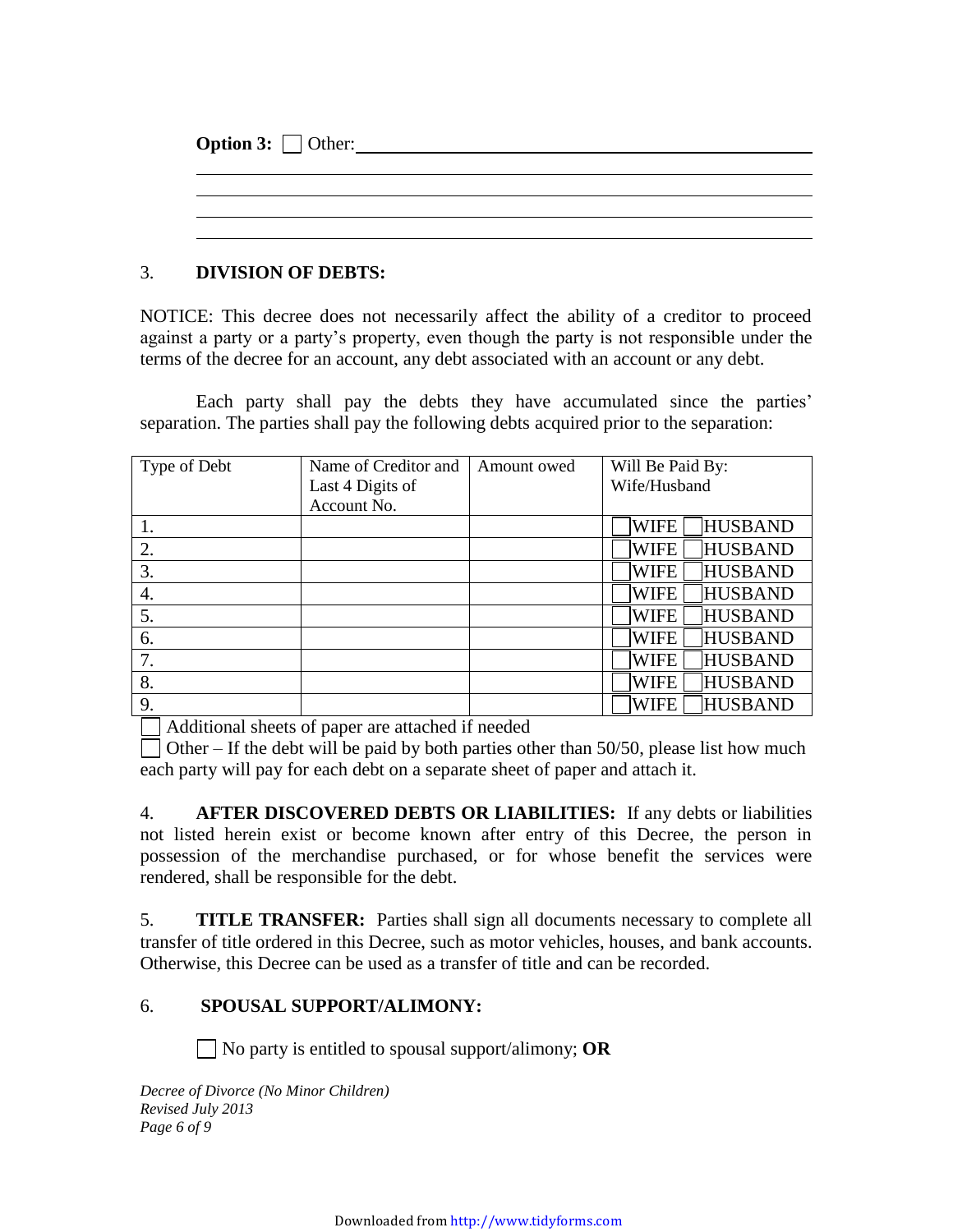$\Box$  Wife OR  $\Box$  Husband is ordered to pay the other spouse the sum of \$\_\_\_\_\_\_\_\_\_ per month spousal support/alimony BEGINNING THE FIRST DAY OF THE MONTH beginning 20, 20, and continuing to be paid on the same day each month until the receiving party is:

|       | remarried; OR        |  |  |
|-------|----------------------|--|--|
|       | $\vert$ deceased; OR |  |  |
| until |                      |  |  |
|       | (Date or Event)      |  |  |

If no terminating event is specified above, spousal support/alimony payments shall end if the receiving party is remarried or deceased. Payments made shall be included in receiving spouse's taxable income and are tax deductible from the paying spouse's income as required by law.

## 7. **FILING INCOME TAX:** [If Decree entered between January  $1^{st}$  and April  $15^{th}$ ]

For previous calendar years, pursuant to IRS rules and regulations, the parties will file:

 $\Box$  Joint federal and state income tax returns and hold the other harmless (meaning other party won't be responsible) from half of all additional income taxes, if any, and other costs, and each will share equally in any refunds; **OR**

Separate federal and state income tax returns; **OR**

Other, explain:

For this calendar year and continuing thereafter, each party will file separate federal and state income tax returns.

### 8. **RESTORATION OF NAME**: (This is wife's sole decision).

 $\Box$  The wife's former name is restored to:

; **OR**

 (List the first, middle and last name desired) The wife does not desire to have her name changed.

9. **DEFAULT:** In the event that either party hereto shall fail to perform, in whole or in part, any obligation or duty imposed by the terms of this Decree, such defaulting party shall be responsible for the payment of all reasonable attorney fees, costs, and expenses incurred by the other party as a result of such failure or default.

10. **EXECUTION OF INSTRUMENTS:** Each party shall promptly execute and deliver to the other party or any nominee(s) of the other party, all instruments that may be necessary, convenient, or appropriate to carry into effect, fully and fairly, all of the terms of this Decree, and the parties shall also be free to revoke any special or general powers of attorney heretofore given the other or given to any agent or nominee of the other.

*Decree of Divorce (No Minor Children) Revised July 2013 Page 7 of 9*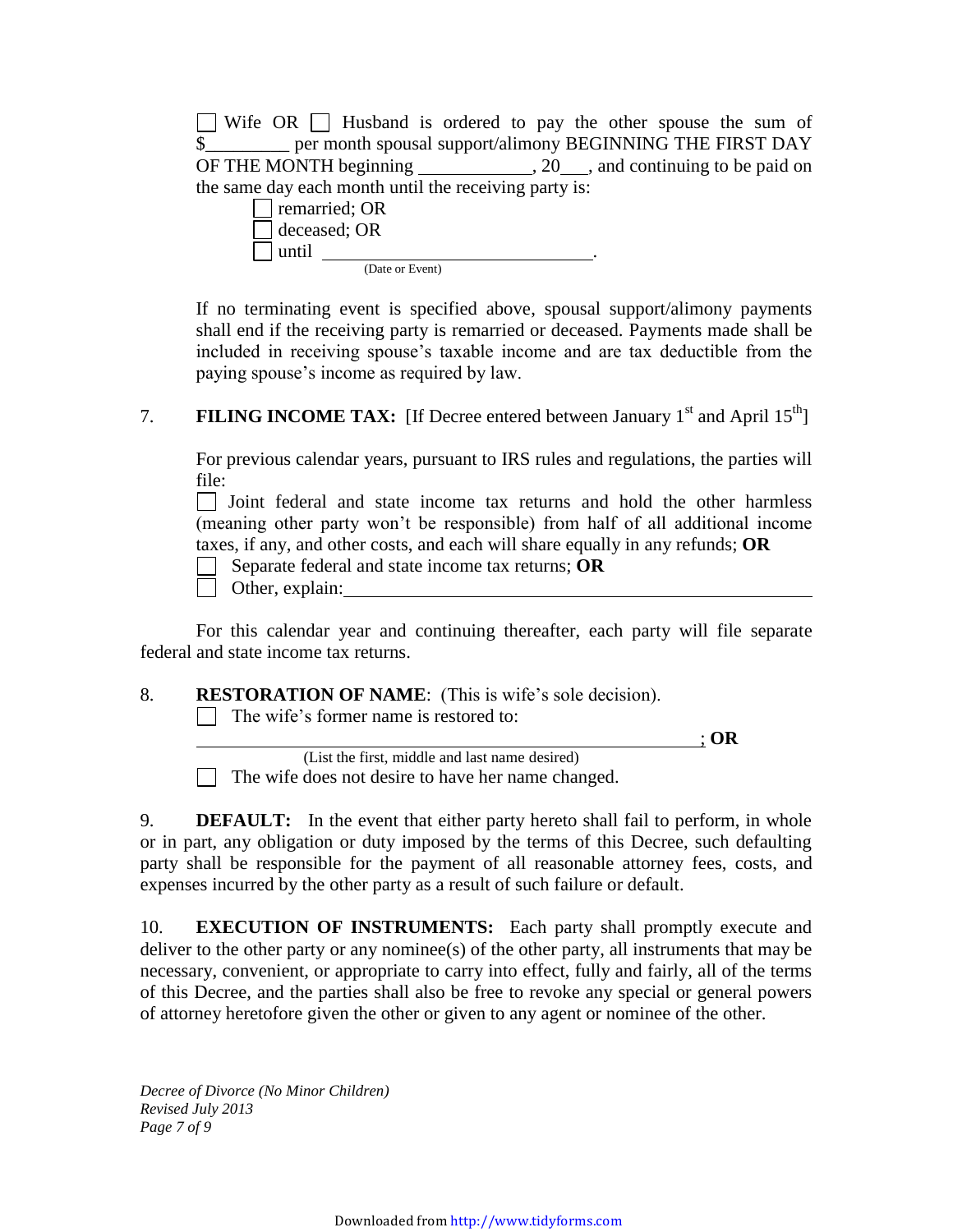11. **LIMITED REPRESENTATION**: Following Rule 1.2(c) of the Wyoming Rules of Professional Conduct, any attorney who has entered a limited appearance for the purpose of obtaining a divorce decree is now discharged.

DONE this  $\_\_\_\_\_\_\$  day of  $\_\_\_\_\_\_\_\_\_\_\_$ , 20 $\_\_\_\_\_\.\_$ 

BY THE COURT:

### \_\_\_\_\_\_\_\_\_\_\_\_\_\_\_\_\_\_\_\_\_\_\_\_\_\_\_\_\_\_\_\_ DISTRICT COURT JUDGE

# **CHECK ONLY ONE BOX, AND SIGN WHERE INDICATED IN THAT SECTION ONLY:**

*If the parties have agreed (both sign and have signatures notarized):*

I certify that I have read the foregoing *Decree of Divorce* and that I understand and agree to the terms and agree to the entry of this Decree.

\_\_\_\_\_\_\_\_\_\_\_\_\_\_\_\_\_\_\_\_\_\_\_\_\_\_\_\_\_\_ **Plaintiff's signature** STATE OF \_\_\_\_\_\_\_\_\_\_\_\_\_\_\_\_\_\_\_\_\_\_ ) ) ss COUNTY OF \_\_\_\_\_\_\_\_\_\_\_\_\_\_\_\_\_\_\_\_ ) Subscribed and sworn to before me by \_\_\_\_\_\_\_\_\_\_\_\_\_\_\_\_\_\_\_\_\_\_\_\_\_\_\_\_\_\_\_\_\_, this  $\frac{1}{\sqrt{2}}$  day of  $\frac{1}{\sqrt{2}}$  and  $\frac{1}{\sqrt{2}}$  and  $\frac{1}{\sqrt{2}}$  and  $\frac{1}{\sqrt{2}}$  and  $\frac{1}{\sqrt{2}}$  and  $\frac{1}{\sqrt{2}}$  and  $\frac{1}{\sqrt{2}}$  and  $\frac{1}{\sqrt{2}}$  and  $\frac{1}{\sqrt{2}}$  and  $\frac{1}{\sqrt{2}}$  and  $\frac{1}{\sqrt{2}}$  and  $\frac{1}{\sqrt{$ 

Witness my hand and official seal

Notarial Officer

\_\_\_\_\_\_\_\_\_\_\_\_\_\_\_\_\_\_\_\_\_\_\_\_\_\_\_\_\_\_

My Commission Expires:

*Decree of Divorce (No Minor Children) Revised July 2013 Page 8 of 9*